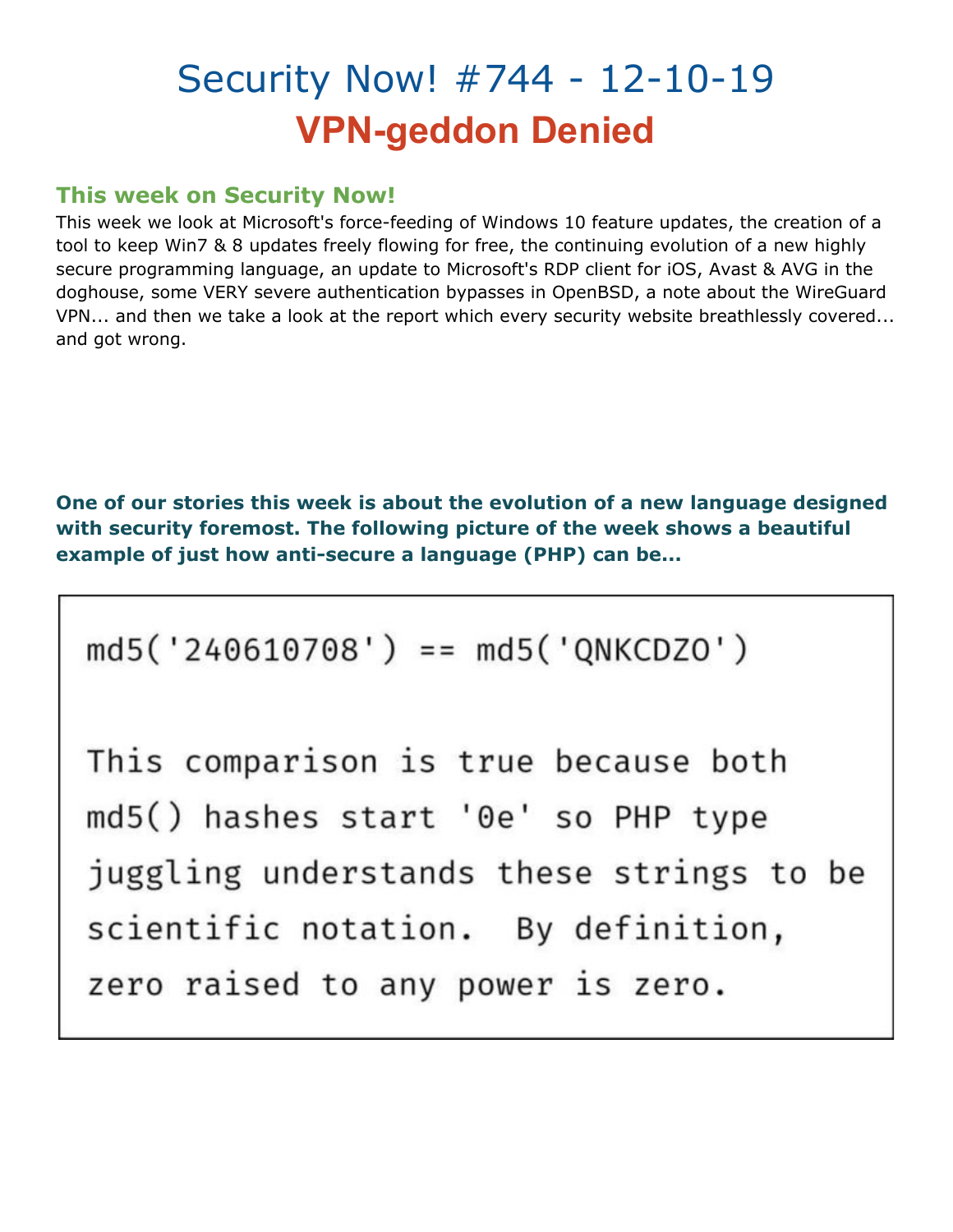# **Security News**

Let's kick off with some Microsoft news...

#### **Microsoft has started forcing feature updates on people who apparently don't want**

**them.** Windows 10, version 1809 first became available more than a year ago on November 13, 2018. And that release of Windows for Home, Pro, Pro Education, and Pro for Workstations editions has an end of service date of May 12, 2020. After May 12, 2020, devices still running the October 2018 Update will no longer receive any future quality and security updates.

Therefore, in a planned preemptive move to keep users of that Windows edition from falling out of maintenance, last Thursday, Microsoft announced: *"Beginning today, we will slowly start the phased process to automatically initiate a feature update for devices running the October 2018 Update Home and Pro editions. Keeping those devices supported and receiving the monthly updates that are critical to device security and ecosystem health. We are starting this rollout process several months in advance of the end of service date to provide adequate time for a smooth update process."*

So, if you or people you know have, for whatever reason, been forestalling the move from the 1809 edition of Windows 10, you should not be surprised when Windows will no longer accept "thanks anyway, but not now" as the answer about whether you want the latest and greatest Windows 10. You will soon be getting this autumn's 1909 edition whether you want it or not.

I think that given how problematical release 1809 had been, causing its roll-out to be delayed well into this year, and as we said at the time, it made absolute sense to hold off. Especially if neither the following spring nor fall feature updates were particularly tantalizing.

#### **Bypass to continue obtaining Win7 updates created.**

In a bit of "we should definitely have seen this coming" news, a group of Windows enthusiasts who hang out over in the "My Digital Life" forum have come up with a "BypassESU" utility where "ESU" stands for "Extended Security Updates."

[https://forums.mydigitallife.net/threads/bypass-windows-7-extended-security-updates-eligibility](https://forums.mydigitallife.net/threads/bypass-windows-7-extended-security-updates-eligibility.80606/) [.80606/](https://forums.mydigitallife.net/threads/bypass-windows-7-extended-security-updates-eligibility.80606/)

Two months before it'll be needed, we already have a hack to trick Windows 7 and 8 into continuing to receive another three years of security updates after the otherwise final January 14th final Patch Tuesday.

So the story goes... Last month, Microsoft released a test Windows 7 ESU update (KB4528069) to allow IT administrators to verify that their systems would be compatible with the upcoming ESU (Extended Security Updates) process.

[https://support.microsoft.com/en-us/help/4528069/update-for-eligible-windows-7-and-server-2](https://support.microsoft.com/en-us/help/4528069/update-for-eligible-windows-7-and-server-2008-r2-devices-can-get-esu) [008-r2-devices-can-get-esu](https://support.microsoft.com/en-us/help/4528069/update-for-eligible-windows-7-and-server-2008-r2-devices-can-get-esu)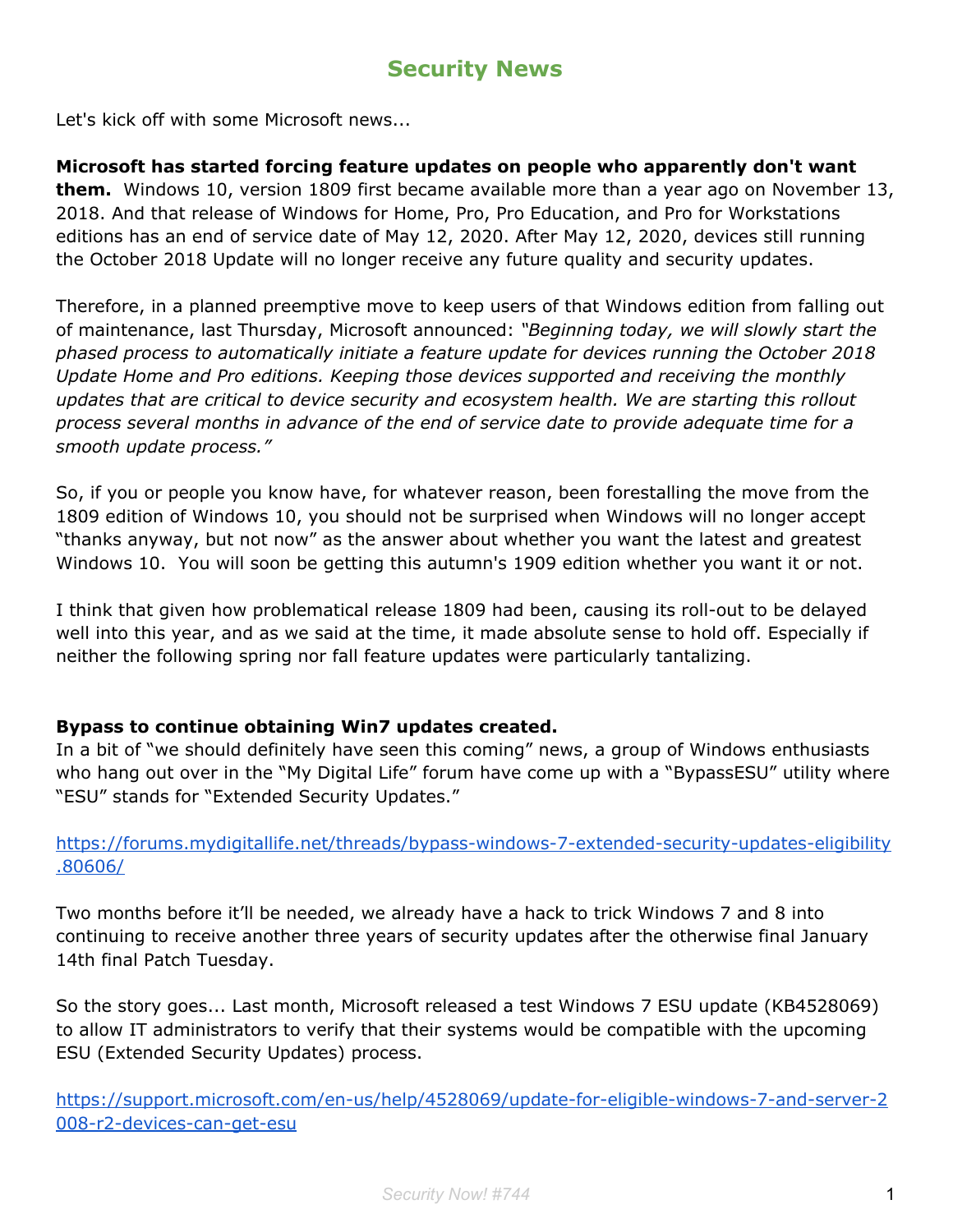# **Summary**

This optional nonsecurity update will help you verify that your eligible Windows 7 Service Pack 1 (SP1) and Server 2008 R2 SP1 devices can continue to get Extended Security Updates (ESUs) after the end of support date of January 14, 2020.

**Notes** 

- This update has no actual security content. This update is a test package we recommend that you deploy in your test environment. Install this update on your on-premise devices that are eligible for ESU.
- This update can be installed on x64-based architecture for Windows Server 2008 R2 SP1 and the Windows editions mentioned in Lifecycle FAQ-Extended Security Updates.
- This update can be installed on x86 and x64-based architecture for Windows 7 SP1 and the Windows editions mentioned in Lifecycle FAQ-Extended Security Updates.
- This update is not applicable for Windows 7 Virtual Desktop (WVD) and Windows 7 Embedded OS.
- Installing this update has no impact on getting security updates between now and January 14, 2020.
- For technical support, customers must purchase Extended Security Updates and have an active support plan in place to get technical support on a product that has moved beyond the Extended Support date. Please call 1-800-Microsoft (642-7676) to receive support.

Installation instructions

- Install this update from one of the Release Channels such as Microsoft Update Catalog or Windows Server Update Services.
- Verify the successful installation of this update by using your regular process such as Update History.

**Prerequisites** 

You must have the following installed on your on-premise device before you apply this update:

- Install the following SHA-2 code signing support update and servicing stack update (SSU) or a later SSU update:
- 4474419 SHA-2 code signing support update for Windows Server 2008 R2, Windows 7, and Windows Server 2008: September 23, 2019
- 4490628 Servicing stack update for Windows 7 SP1 and Windows Server 2008 R2 SP1: March 12, 2019
- Install the following servicing stack update (SSU) and monthly rollup:
- 4516655 Servicing stack update for Windows 7 SP1 and Server 2008 R2 SP1: September 10, 2019
- 4519976 October 8, 2019—KB4519976 (Monthly Rollup)
- Install and activate the ESU key. For information about how to install and activate the ESU key, see the How to get Extended Security Updates for eligible Windows devices blog on the Microsoft Tech Community website.

Note After activation, you can then continue to use your current update and servicing strategy to deploy ESU through Windows Update, Windows Server Update Services (WSUS), or whichever update management solution that you prefer.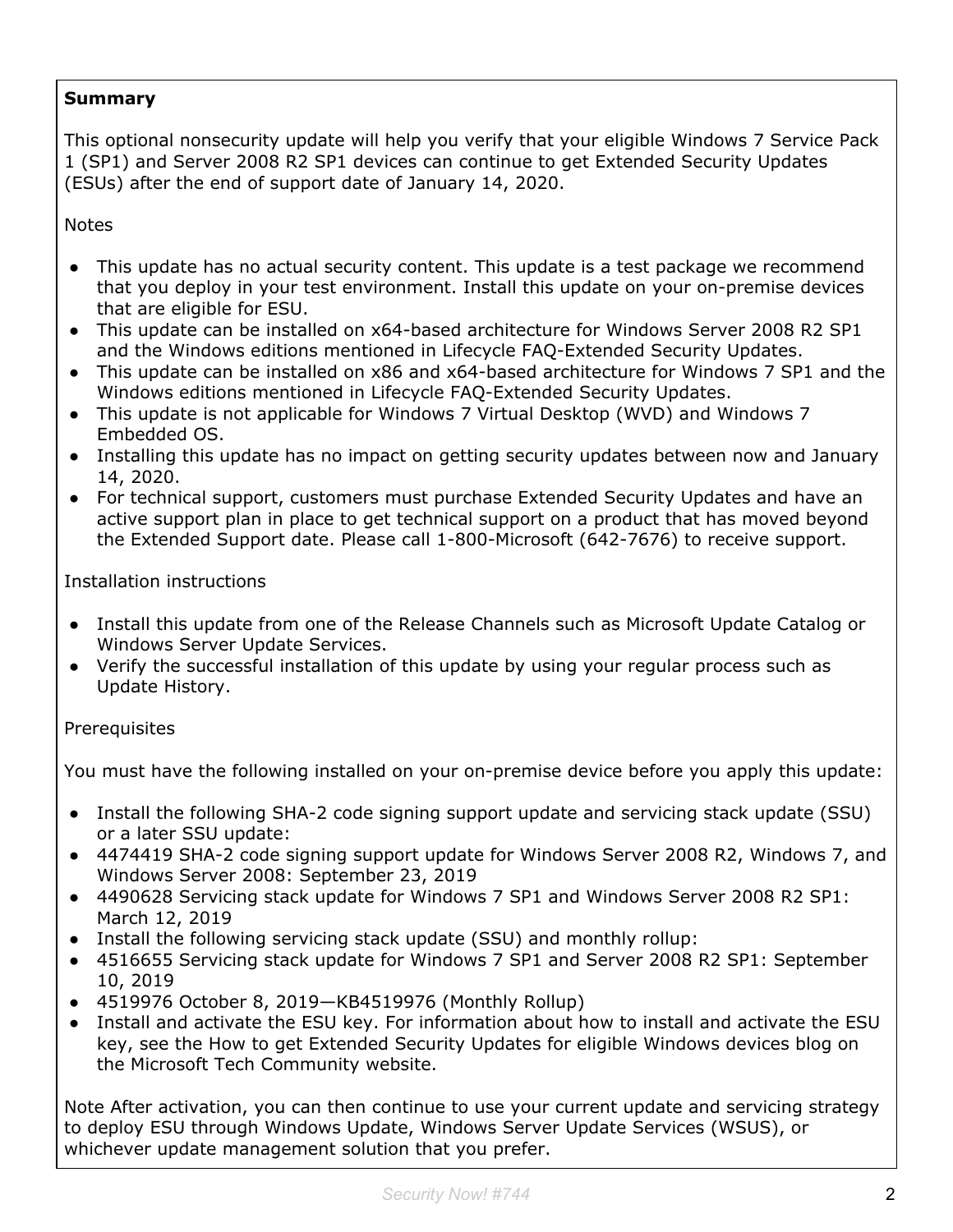That last prerequisite about "installing and activating the ESU key" is the trick.

In an echo of the ways Windows modders managed to bypass Windows OS installation key checks for decades, the community at My Digital Life created a "BypassESU" tool to circumvent the ESU key check operation and enable the installation of the test ESU… and all of the future updates that it allows.

However, we can also expect this victory to be short lived. It'll likely be more reminiscent of all past iOS jailbreaks, which were immediately fixed the instant they were discovered, than the permanent CheckM8 bootrom break which can never be fixed. In other words, Microsoft seems sure to counter that hack with an update -- which, in an ironic twist, is exactly what the hack is designed to permit. Such an update would return any ESU Bypassed machines to their original "no more updates for you!" state. It'll be fun to watch this and see how this back-and-forth develops.

#### **Meanwhile, Microsoft's Project Verona continues moving forward.**

Microsofties are talking move and more about Verona, which is the project codename for Microsoft's increasingly customized, tightened and hardened language which is reminiscent of and has been strongly influenced by the RUST programming language.

So, to first get an update on where Microsoft is with RUST, Adam Burch, a software engineer in the Hyper-V team wrote the following last month to the MSRC -- Microsoft Security Response Center -- blog: <https://msrc-blog.microsoft.com/2019/11/07/using-rust-in-windows/>

#### **Using Rust in Windows**

Tags: Security Research & Defense / By MSRC Team / November 7, 2019 / Memory Safety, Rust, Safe Systems Programming Languages, Secure Development

This Saturday 9th of November, there will be a keynote from Microsoft engineers Ryan Levick and Sebastian Fernandez at RustFest Barcelona. They will be talking about why Microsoft is exploring Rust adoption, some of the challenges we've faced in this process, and the future of Rust adoption in Microsoft. If you want to talk with some of the people working on how Microsoft is evolving its code practices for better security, be sure to attend the keynote and talk to Ryan and Sebastian afterwards!

This blog describes part of the story of Rust adoption at Microsoft. Recently, I've been tasked with an experimental rewrite of a low-level system component of the Windows codebase (sorry, we can't say which one yet). Instead of rewriting the code in C++, I was asked to use Rust, a memory-safe alternative. Though the project is not yet finished, I can say that my experience with Rust has been generally positive. It's a good choice for those looking to avoid common mistakes that often lead to security vulnerabilities in C++ code bases. Great dev experience

For C++ developers used to writing complex systems, using Rust as a developer is a breath of fresh air. The memory and data safety guarantees made by the compiler give the developer much greater confidence that compiling code will be correct beyond memory safety vulnerabilities. Less time is spent debugging trivial issues or frustrating race conditions. The compiler warning and error messages are extremely well written, allowing novice Rust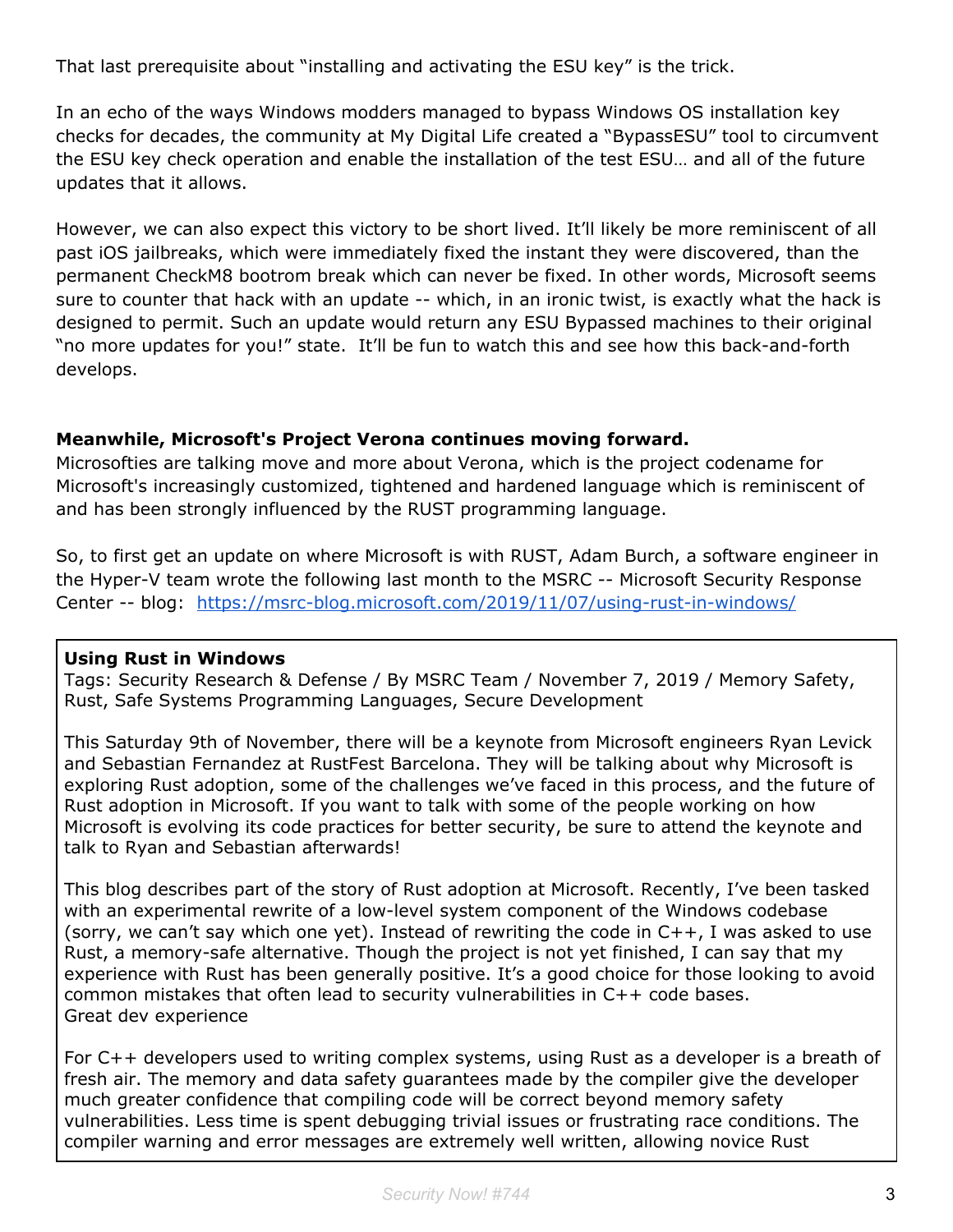programmers to quickly identify and resolve issues in their code. Visual Studio Code already has a helpful extension (RLS), which provides Intellisense suggestions and syntax highlighting. Additionally, the Cargo build tool offers very helpful features around testing, documentation generation, and auto formatting.

## **Learning Curve**

Thanks to a plethora of online documentation and very helpful compiler error messages, Rust has a pretty easy learning curve for someone like me who has used C++ for the majority of my career. There are tutorials aimed specifically at  $C/C++$  systems engineers. In his talk at RustConf 2019, Jeremy Fitzhardinge at Facebook noted that he saw experienced C/C++ developers become comfortable with Rust in around four weeks and pretty fluent in eight. This aligns with my own experience. I participated in the annual Microsoft internal "One Week" hackathon with one experienced Rust developer and one complete novice. Within three days, the novice Rust developer had written more than 1000 lines of idiomatic Rust code. In addition to the great documentation, there are helpful tools like Clippy which allow experienced C++ developers to jump right into coding Rust without much direct assistance from those experienced with Rust.

As we expand the use of Rust inside of Microsoft, I believe it will be prudent to start a RustReviewers group for any PRs that include Rust code. This will help novices in diverse teams get feedback from Rust experts, regardless of the specific problem domain.

In general, new components or existing components with clean interfaces will be the easiest to port to Rust. The component I've been rewriting has been challenging as there are many abstractions leaked from one layer to the next, requiring some preliminary refactoring before progress could be made.

# **Keeping it Safe**

To obtain the desired safety guarantees from Rust, strict guidelines must be placed around the use of the unsafe keyword. Any calls to a Foreign Function Interface (FFI) function should occur in a wrapper function that provides a safe abstraction around it. Similarly, any other code that must use the unsafe keyword should have a wrapper function or struct that provides a safe abstraction.

In practice, besides FFI boundaries, unsafe has only been required for very basic protocol handling. In these cases, it's simple to write some generic unsafe code that can be thoroughly unit tested and used for a variety of scenarios, resulting in code that feels much safer than C++. After writing Rust code, I find writing C++ much more frustrating since I can't rely on the compiler to ensure memory safety.

Beyond just ensuring safety guarantees, having a set of internal Rust coding standards will help new developers get the most out of the language. Best practices for error handling, logging, locking, and other language-specific issues will obtain higher quality code faster.

# **Desired features and the Rust community**

Given Rust's relative youth, there are still some missing language features that would be very desirable for our development. Foremost of these are safe transmutation (safely cast "plain old data" types to and from raw bytes), safe support for C style unions, and fallible allocation (fail gracefully from allocation failure, rather than panic).

Another amazing capability from Rust is the unit testing built into Cargo which allows developers to write unit tests in the same file as production code and run them easily while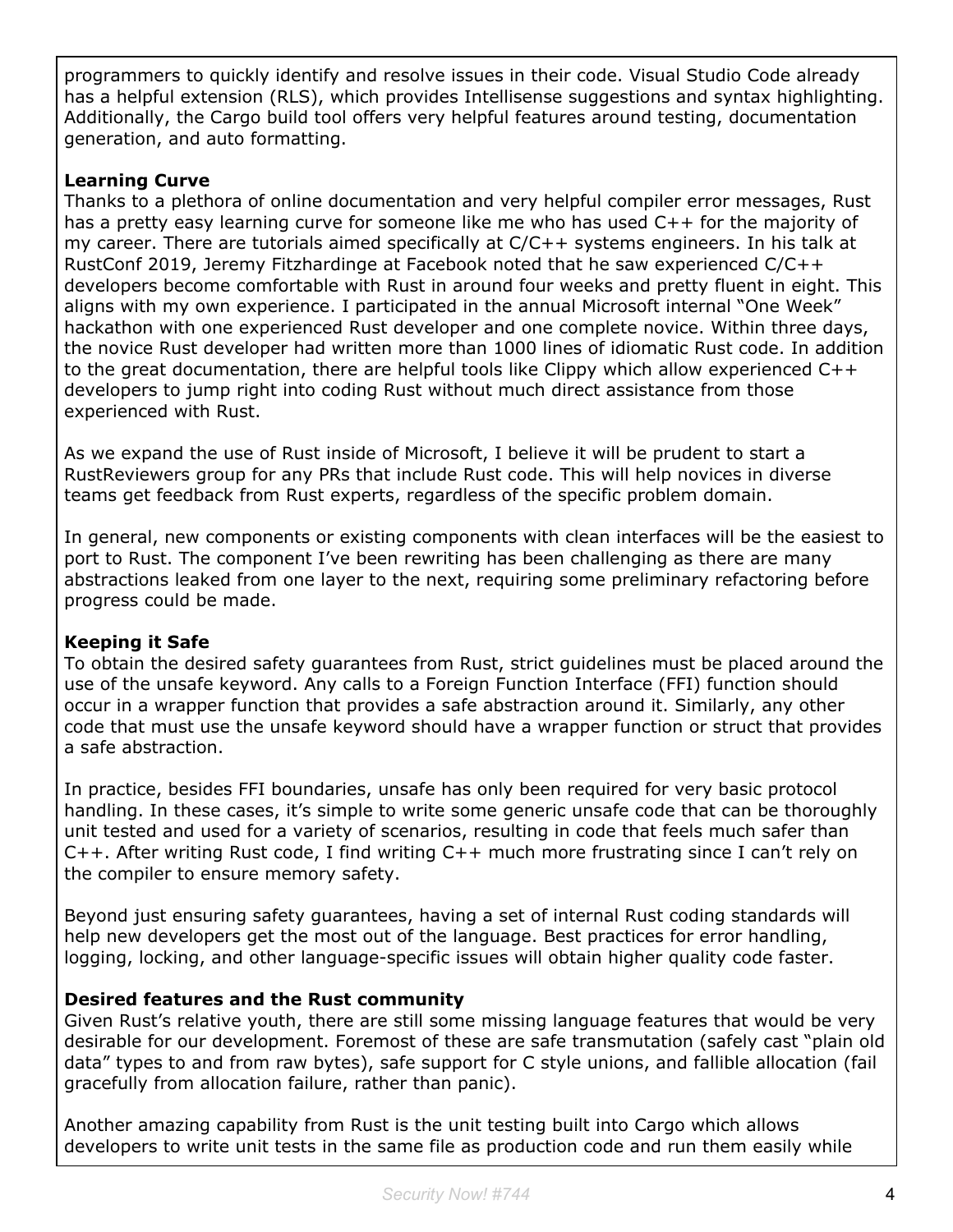developing. Unfortunately, we cannot rely on Cargo as a build tool today inside of our large and complex build system, so we cannot rely on these tests in automatic code integration flows without further work. Talk has already started with the Cargo team on how large companies like Microsoft with complex existing build systems can still take advantage of Cargo.

Due to the interest in using Rust in microcontrollers and low-level systems like kernels and hypervisors, the community is already working in solving these issues. I'm confident that we at Microsoft will be able to help in these endeavors to shape the future of the language to improve its usefulness in these scenarios.

#### **Going from Here**

In general, using Rust has been a really great experience. I look forward to seeing more developers at Microsoft working with the language and working with the wider community on making the language an even better fit for some of the things we do here at Microsoft.

In other words, Microsoft is clearly investing some significant resources into RUST and will be sharing forward and putting everything they develop back into the open source RUST community. One of the things that Adam's posting reveals is that it's very different for a single developer to use a new language such as RUST versus an organization like Microsoft with a mammoth code base that requires a meta-level of automated code management oversight. But based up Adam's posting, this appears to be a direction Microsoft is seriously considering.

As I've been saying recently, we now have SUCH an excess of computational power, RAM and non-volatile storage, and we have so much experience with software flaws staring us in the face, that we really can finally afford to take a serious step back and deeply rethink our programming language choices to enlist the help of the languages we're using to prevent tomorrow's security flaws. We really do need to fix the way things have been done. It's clearly time. And since everything is economics, I'm sure that Microsoft can see the true economic benefits arising from having a far more secure product offering in the future.

#### **Microsoft's RDP client for iOS is back**

I don't think I was aware that Microsoft had a Remote Desktop Protocol (RDP) client for iOS. That might be sort of cool, though.

Their RDP client for iOS had not been updated for more than a year. Then a couple of weeks ago they updated the client to v10, put it up on the Apple App Store... then almost immediately pulled it down without saying anything.

Based upon some hearsay from some users, the short-lived v10.0 Remote Desktop Client would wipe all of the user's saved Remote Desktop settings. One user posted: "Its because it wipes all your saved config inside the app - it resets it to new - I managed to update before they pulled it" Another user also encountered a similar issue, but after force-closing the app and restarting it, their profiles were available.

Then, last Wednesday, the iOS RDP client reappeared as v10.0.1: <https://apps.apple.com/fi/app/microsoft-remote-desktop/id714464092>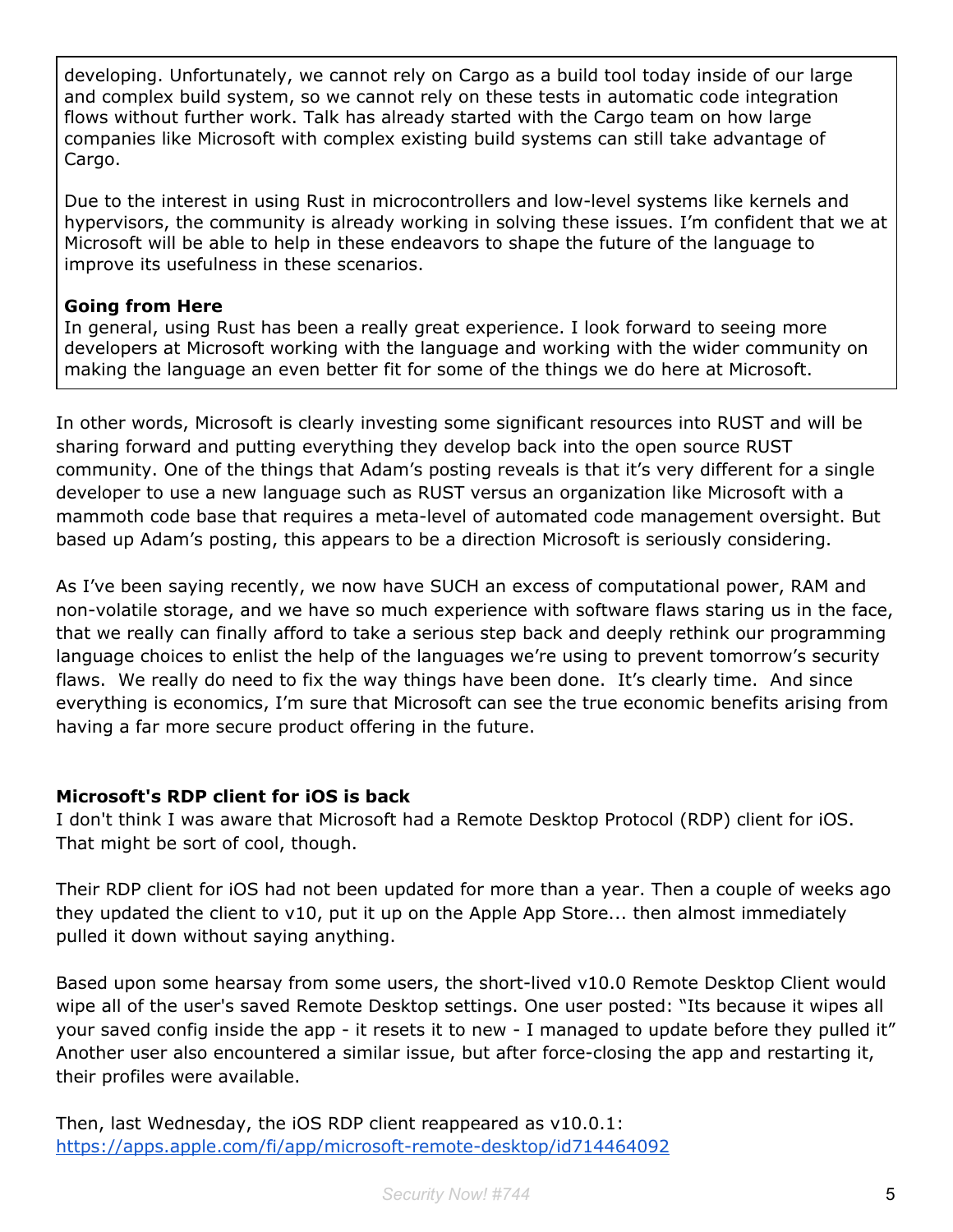# **Microsoft Remote Desktop / Get work done from anywhere / Microsoft Corporation** Use Microsoft Remote Desktop for iOS to connect to a remote PC or virtual apps and desktops made available by your admin. With Microsoft Remote Desktop, you can be productive no matter where you are. KEY FEATURES

- Access remote PCs running Windows Professional or Enterprise and Windows Server.
- Access managed resources published by your admin. Connect through a Remote Desktop Gateway.
- Rich multi-touch experience supporting Windows gestures.
- Secure connection to your data and applications.
- Simple management of your connections and user account from the Connection Centre.
- Audio and video streaming.
- Redirect your clipboard and local devices such as microphones and cameras.

What's New / 3 Dec 2019

Version 10.0.1

It's been well over a year since we last updated the Remote Desktop Client for iOS. However, we are back in the game with an exciting update, with many more to follow at a regular cadence from here on out. Here's what new in this release:

- Support for the Windows Virtual Desktop (WVD) service.
- Brand new Connection Centre UI.
- Brand new in-session UI for switching between connected PCs and apps.
- New layout for the auxiliary on-screen keyboard.
- Improved external keyboard support.
- Support for SwiftPoint Bluetooth mice.
- Support for microphone redirection.
- Support for local storage redirection.
- Support for camera redirection (Windows 10 1809 or later required).
- Support for new iPhone and iPad devices.
- Dark and light theme support.
- Control whether your phone can lock when connected to a remote PC or app.
- Collapse the in-session connection bar with a long-press on the Remote Desktop logo.

We're committed to making this app the best Remote Desktop client for iOS and value your feedback. If you encounter any errors, you can contact us via Settings > Report an Issue.

I'm going to have to make some time to give that a try and play with it. The combination of an iOS VPN for RDP access control and security, and this RDP client for iOS is quite compelling. And since it can be used with a Bluetooth mouse with the iPad… that sounds pretty cool!

(It turns out that iPadOS quietly added mouse support and didn't make a big deal about it. It needs to be enabled and is under the "Assistive Support" menu of the iPad Control applet.)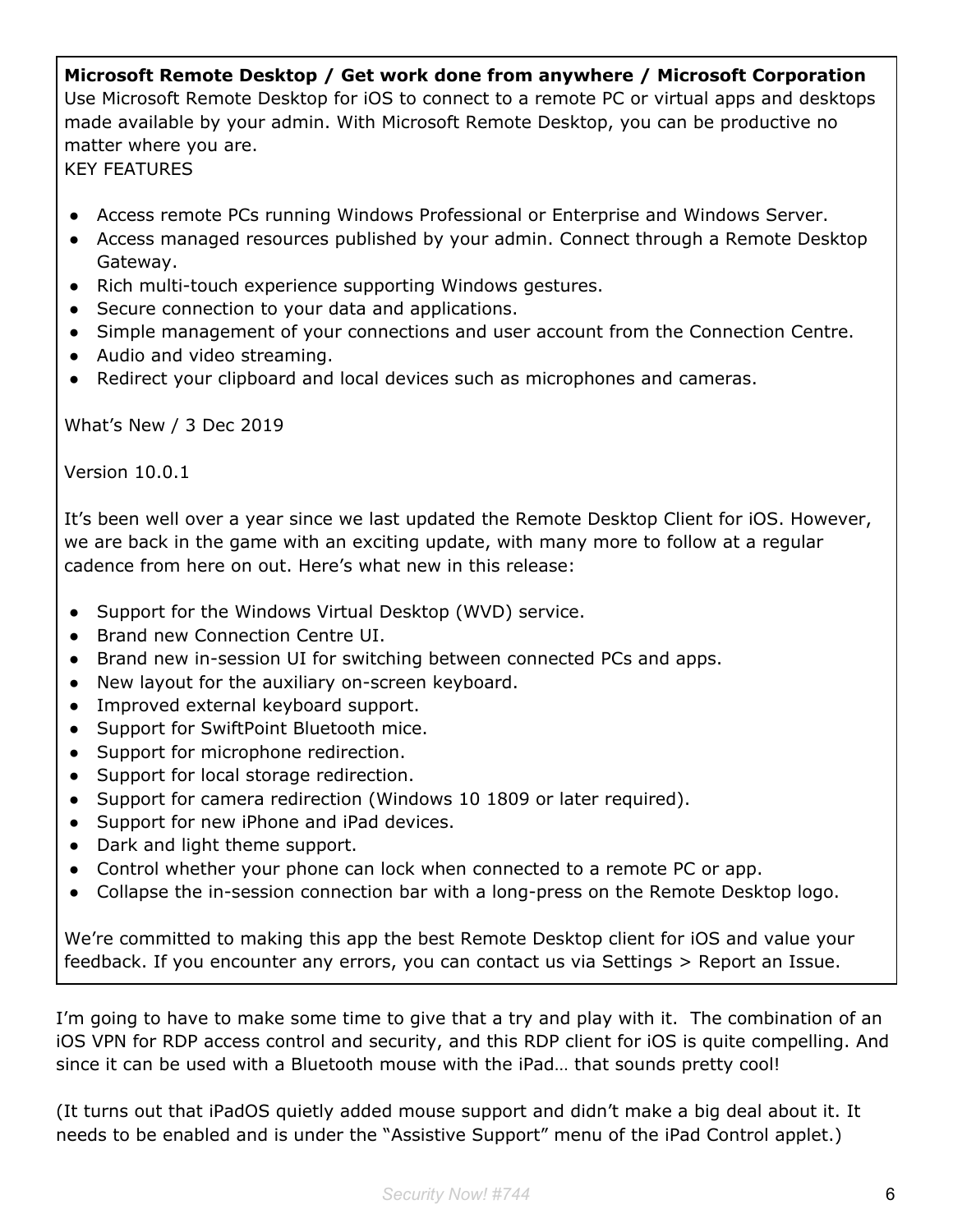Okay… enough Microsoft stuff…

#### **Avast / AVG in the doghouse**

The Avast Online Security, Avast SafePrice, AVG Online Security, and AVG SafePrice extensions have all been pulled from the Mozilla addon repository... after they were found to be silently collecting FAR more user-identifiable data than was required to do their jobs.

The story begins with a German web researcher and developer by the name of Wladimir Palant. Does Wladimir have any street cred? I'd say so. The first two paragraphs of his Bio read:

My name is Wladimir Palant and developing software is both my day job and a hobby. I became fascinated by Firefox extension development in 2003, and my Adblock Plus extension became so popular that eventually I co-founded Eyeo GmbH to continue its development. By now Adblock Plus isn't available just for Firefox but for Chrome, Opera, Safari, Android and Internet Explorer as well. My other notable Firefox extensions are Google/Yandex search link fix as well as developer tools JavaScript Deobfuscator and Extension Auto-Installer.

My other area of interest is web application security. There is a number of ways in which web application can be vulnerable to attacks, and most web application developers aren't terribly familiar with those — or they don't know a good way to mitigate the attacks. I've been looking into locating vulnerabilities like XSS, CSRF, SQL Injection and others in large websites and reported those to the website owners. I've also published a number of articles with recommendations on writing secure code.

So, Wladimir was poking around the Avasts & AVG extensions and was shocked by what he found. This announcement and take down is titled: "Avast Online Security and Avast Secure Browser are spying on you."

#### [https://palant.de/2019/10/28/avast-online-security-and-avast-secure-browser-are-spying-on-yo](https://palant.de/2019/10/28/avast-online-security-and-avast-secure-browser-are-spying-on-you/) [u/](https://palant.de/2019/10/28/avast-online-security-and-avast-secure-browser-are-spying-on-you/)

Are you one of the allegedly 400 million users of Avast antivirus products? Then I have bad news for you: you are likely being spied upon. The culprit is the Avast Online Security extension that these products urge you to install in your browser for maximum protection.

But even if you didn't install Avast Online Security yourself, it doesn't mean that you aren't affected. This isn't obvious, but Avast Secure Browser has Avast Online Security installed by default. It is hidden from the extension listing and cannot be uninstalled by regular means, its functionality is apparently considered an integral part of the browser. Avast products promote this browser heavily, and it will be used automatically in "Banking Mode." Given that Avast bought AVG a few years ago, there is also a mostly identical AVG Secure Browser with the built-in AVG Online Security extension.

#### **Summary of the findings**

When Avast Online Security extension is active, it will request information about your visited websites from an Avast server. In the process, it will transmit data that allows reconstructing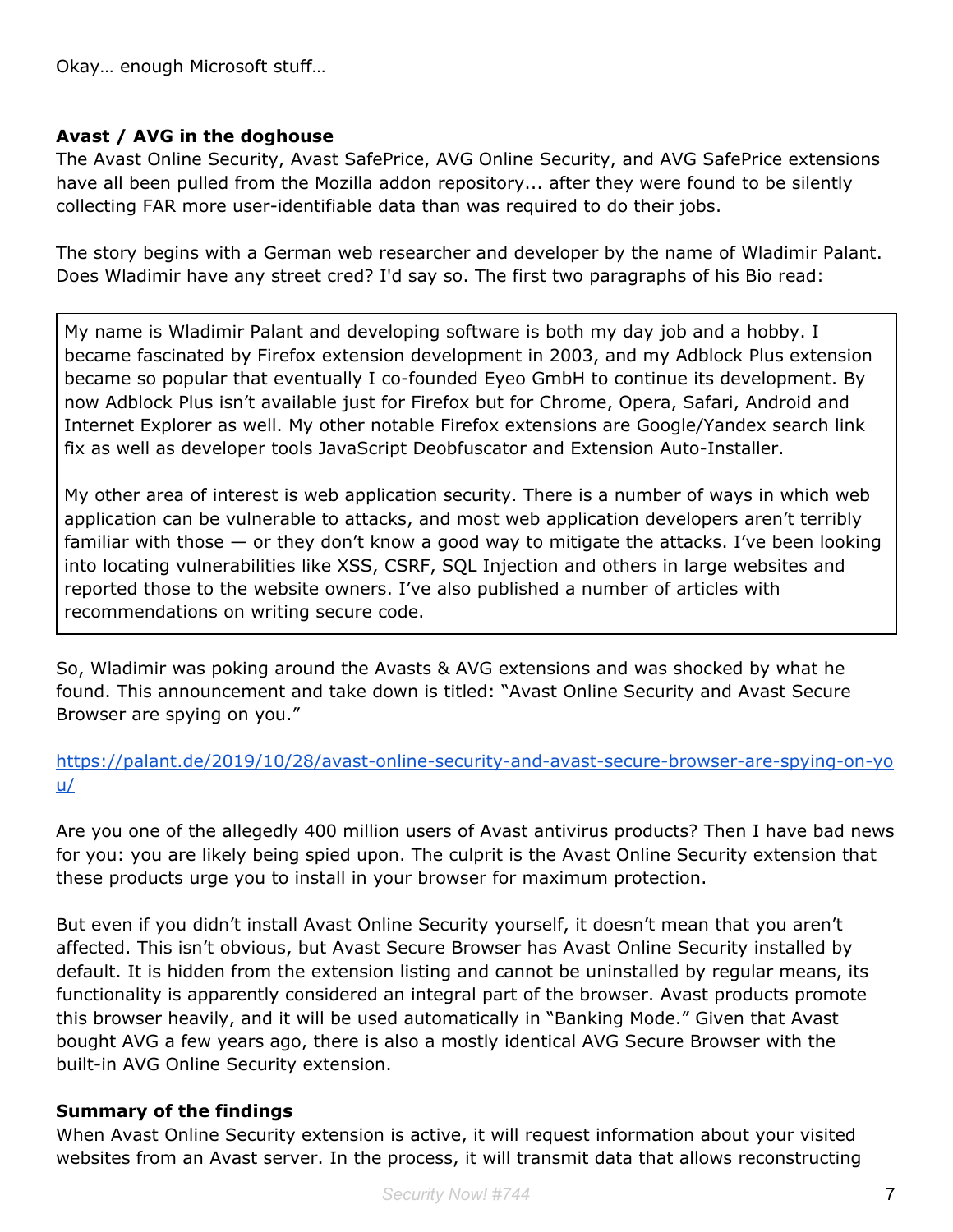your entire web browsing history and much of your browsing behavior. The amount of data being sent goes far beyond what's necessary for the extension to function, especially if you compare to competing solutions such as Google Safe Browsing.

Avast Privacy Policy covers this functionality and claims that it is necessary to provide the service. Storing the data is considered unproblematic due to anonymization (I disagree), and Avast doesn't make any statements explaining just how long it holds on to it.

# **What is happening exactly?**

Using browser's developer tools you can look at an extension's network traffic. If you do it with Avast Online Security, you will see a request to <https://uib.ff.avast.com/v5/urlinfo> whenever a new page loads in a tab:

v General

Request URL: https://uib.ff.avast.com/v5/urlinfo

**Request Method: POST** 

Status Code: 200 OK

Remote Address: 5.62.40.110:443

Referrer Policy: no-referrer-when-downgrade

- Response Headers (10)
- Request Headers (3)
- ▼ Request Payload

```
2https://example.com/?email=test@example.com#anchorooo com 53( DB
```
d916fa76e3a8f05cc9a81ff90b2e7411J76.0.3809.1000[@b[J]

 $\Box$ api port $\Box$ falseJ $\Box$ 

```
api timestampJ∏
```
throttled∏falseJ∏

∏served from cache∏[falseJ[]

[initiating\_user\_action[][1X[]`[h[][]yyyy][][]t

H\* d916fa76e3a8f05cc9a81ff90b2e7411B\$ceda84bd-fb06-47ac-adc3-a08 5c8881674 | 06616  $\cdot$  .  $\Box$  $\Box$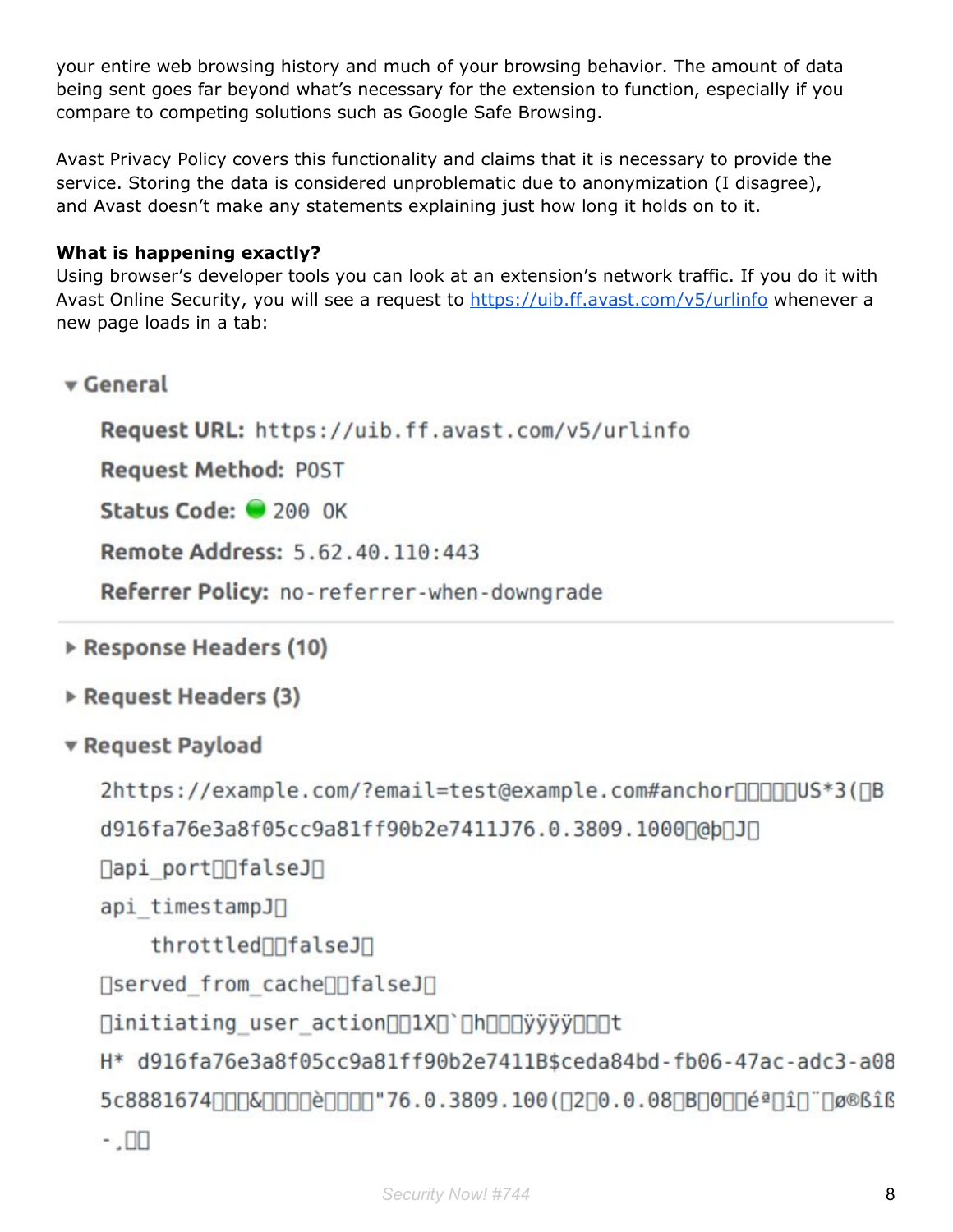So the extension sends some binary data and in return gets information on whether the page is malicious or not. The response is then translated into the extension icon to be displayed for the page. You can clearly see the full address of the page in the binary data, including query part and anchor. The rest of the data is somewhat harder to interpret, I'll get to it soon.

This request isn't merely sent when you navigate to a page, it also happens whenever you switch tabs. And there is an additional request if you are on a search page. This one will send every single link found on this page, be it a search result or an internal link of the search engine.

#### **What data is being sent?**

The binary UrlInfoRequest data structure used here can be seen in the extension source code. It is rather extensive however, with a number of fields being nested types. Also, some fields appear to be unused, and the purpose of others isn't obvious. Finally, there are "custom values" there as well which are a completely arbitrary key/value collection. That's why I decided to stop the extension in the debugger and have a look at the data before it is turned into binary. If you want to do it yourself, you need to find this.message() call in scripts/background.js and look at this.request after this method is called. The interesting fields were:

| <b>Field</b>                              | <b>Contents</b>                                                                                                                                                                                                 |
|-------------------------------------------|-----------------------------------------------------------------------------------------------------------------------------------------------------------------------------------------------------------------|
| uri                                       | The full address of the page you are on.                                                                                                                                                                        |
| title                                     | Page title if available.                                                                                                                                                                                        |
| referer                                   | Address of the page that you got here from, if any.                                                                                                                                                             |
| windowNum<br>tabNum                       | Identifier of the window and tab that the page loaded into.                                                                                                                                                     |
| initiating user acti<br>on<br>windowEvent | How exactly you got to the page, e.g. by entering the address directly,<br>using a bookmark or clicking a link.                                                                                                 |
| visited                                   | Whether you visited this page before.                                                                                                                                                                           |
| locale                                    | Your country code, which seems to be guessed from the browser locale.<br>This will be "US" for US English.                                                                                                      |
| userid                                    | A unique user identifier generated by the extension (the one visible twice<br>in the screenshot above, starting with "d916"). For some reason this one<br>wasn't set for me when Avast Antivirus was installed. |
| plugin_guid                               | Seems to be another unique user identifier, the one starting with "ceda"<br>in the screenshot above. Also not set for me when Avast Antivirus was<br>installed.                                                 |
| browserType<br>browserVersion             | Type (e.g. Chrome or Firefox) and version number of your browser.                                                                                                                                               |
| <b>OS</b><br>osVersion                    | Your operating system and exact version number (the latter only known<br>to the extension if Avast Antivirus is installed).                                                                                     |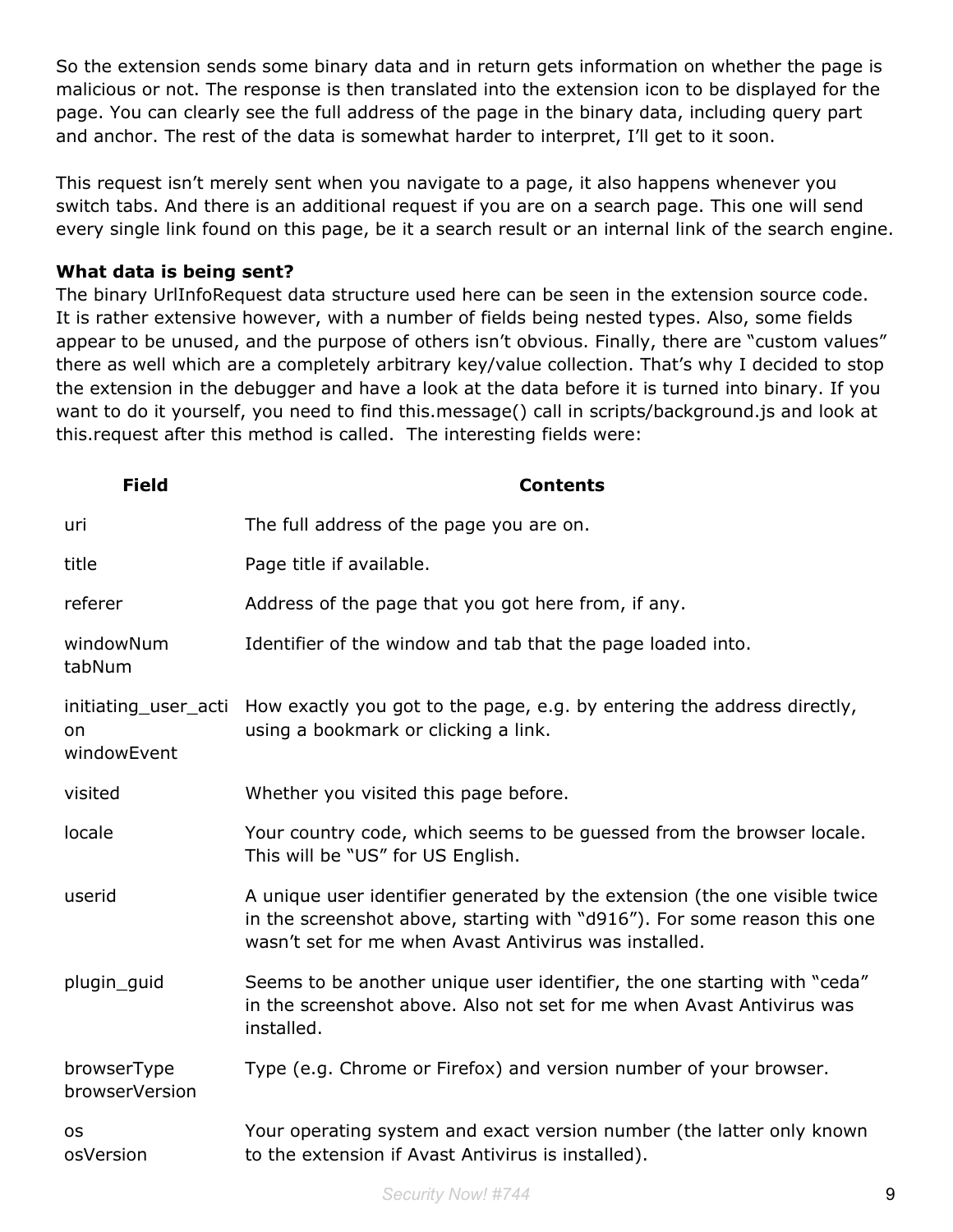And that's merely the fields which were set. The data structure also contains fields for your IP address and a hardware identifier but in my tests these stayed unused. It also seems that for paying Avast customers the identifier of the Avast account would be transmitted as well.

## **What does this data tell about you?**

The data collected here goes far beyond merely exposing the sites that you visit and your search history. Tracking tab and window identifiers as well as your actions allows Avast to create a nearly precise reconstruction of your browsing behavior: how many tabs do you have open, what websites do you visit and when, how much time do you spend reading/watching the contents, what do you click there and when do you switch to another tab. All that is connected to a number of attributes allowing Avast to recognize you reliably, even a unique user identifier.

If you now think "but they still don't know who I am" – think again. Even assuming that none of the website addresses you visited expose your identity directly, you likely have a social media account. There have been a number of publications showing that, given a browsing history, the corresponding social media account can be identified in most cases.

#### **Isn't this necessary for the extension to do its job?**

No, the data collection is definitely unnecessary to this extent. You can see this by looking at how Google Safe Browsing works, the current approach being largely unchanged compared to how it was integrated in Firefox 2.0 back in 2006. Rather than asking a web server for each and every website, Safe Browsing downloads lists regularly so that malicious websites can be recognized locally:

No information about you or the sites you visit is communicated during list updates. […] Before blocking the site, Firefox will request a double-check to ensure that the reported site has not been removed from the list since your last update. This request does not include the address of the visited site, it only contains partial information derived from the address.

[[[ So Firefox/Google Safe Browsing is deliberately protecting their users' privacy while Avast/AVG are doing quite the opposite. ]]]

"I've seen a bunch of similar extensions by antivirus vendors, and so far all of them provided this functionality by asking the antivirus app. Presumably, the antivirus has all the required data locally and doesn't need to consult the web service every time."

**Edit** (2019-10-29): I got a hint that Avast acquired Jumpshot a bunch of years ago. And if you take a look at the Jumpshot website, they list "Incredibly detailed clickstream data from 100 million global online shoppers and 20 million global app users. Analyze it however you want: track what users searched for, how they interacted with a particular brand or product, and what they bought. Look into any category, country, or domain." So you now have a pretty good guess as to where your data is going.

#### **Conclusions**

Avast Online Security collecting personal data of their users is not an oversight and not necessary for the extension functionality either. The extension attempts to collect as much context data as possible, and it does so on purpose. The Avast privacy policy shows that Avast is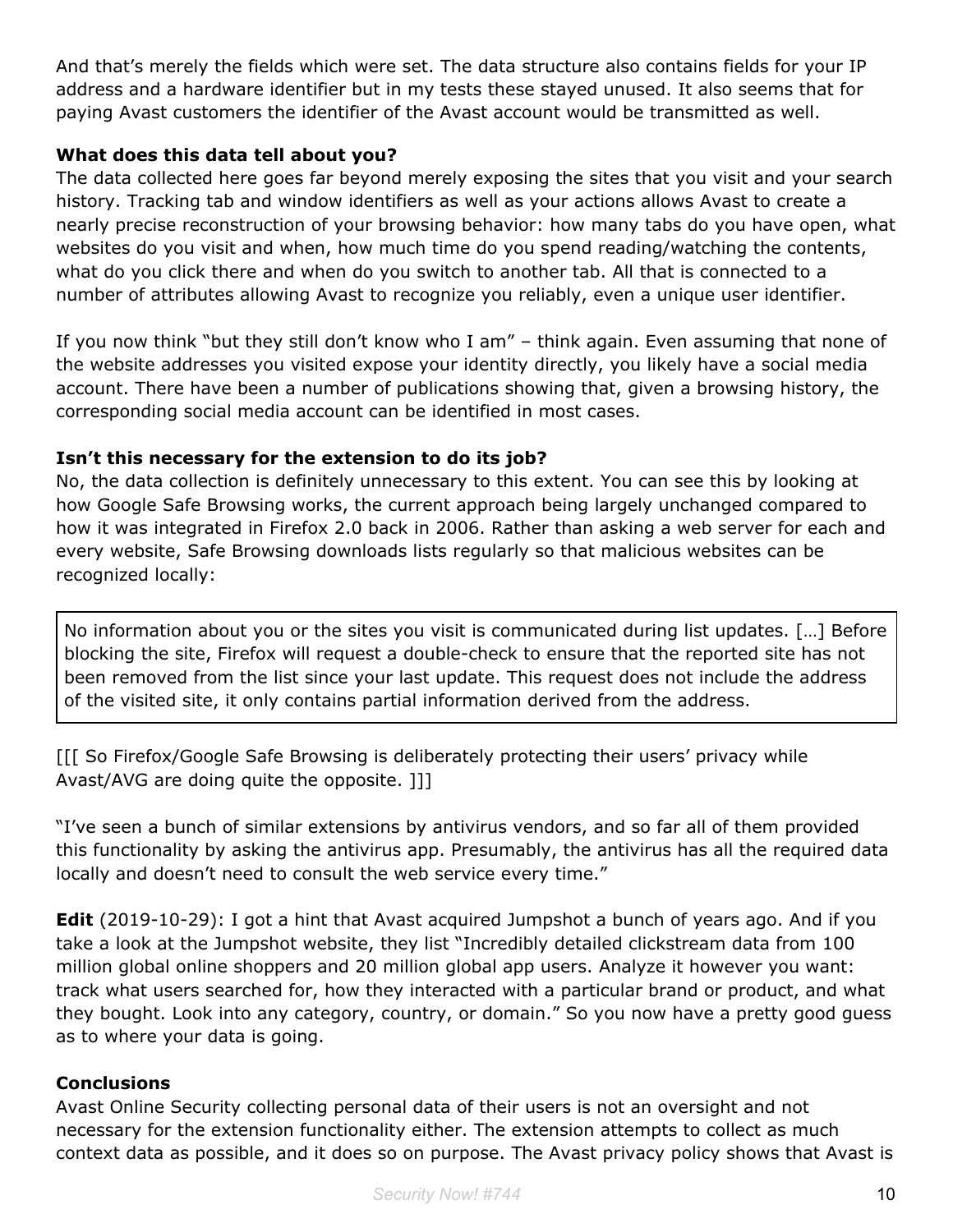aware of the privacy implications here. However, they do not provide any clear retention policy for this data. They rather appear to hold on to the data forever, feeling that they can do anything with it as long as the data is anonymized. The fact that browsing data can usually be deanonymized doesn't instill much confidence however.

This is rather ironic given that all modern browsers have phishing and malware protection built in that does essentially the same thing but with a much smaller privacy impact. In principle, Avast Secure Browser has this feature as well, it being Chromium-based. However, all Google services have been disabled and removed from the settings page – the browser won't let you send any data to Google, sending way more data to Avast instead.

-----

Wladimir reported what he found to Mozilla, who agreed, and immediately pulled all of those Avast and AVG extensions from the Firefox extension repository. Avast have stated that they are working to correct this and will have an acceptable extension -- which collects far less information -- available as soon as possible.

MY annoyance with this behavior is that companies are essentially doing everything they can get away with. This is not the end of the world for any of Avast's 400 million users. But they appear to have been collecting all of this data just because they could. No one said no. No one had looked … and it's just not possible for every piece of communicating software to be examined and vetted.

Also note that Google was also informed but has so far not acted. All four extensions are reportedly still available from the Google Chrome Web Store but Wladimir believes that they will be removed after "considerable news coverage." It sure does seem as though they should be.

#### **The WireGuard VPN**

In our final piece I'll be mentioning, in passing, a very compelling new VPN solution which I haven't yet made time to discuss in depth, and that's "WireGuard." I won't be referring to it because there's anything wrong with it -- quite the opposite, really. I am not alone in believing that the future of VPNs is something called "WireGuard."

I first became aware of it last summer and after reading into it a bit I bookmarked the project for follow-up to learn everything about it, so I could tell everyone on this podcast. It was EVERYTHING I loved: A complete reconceptualization and rewrite, from scratch, of a VPN (very much as I was planning to do with CryptoLink). A SIMPLE take on the VPN. In their own words:

"WireGuard is an extremely simple yet fast and modern VPN that utilizes state-of-the-art cryptography. It aims to be faster, simpler, leaner, and more useful than IPsec, while avoiding the massive headache. It intends to be considerably more performant than OpenVPN. WireGuard is designed as a general purpose VPN for running on embedded interfaces and super computers alike, fit for many different circumstances. Initially released for the Linux kernel, it is now cross-platform (Windows, macOS, BSD, iOS, Android) and widely deployable. It is currently under heavy development, but already it might be regarded as the most secure, easiest to use, and simplest VPN solution in the industry."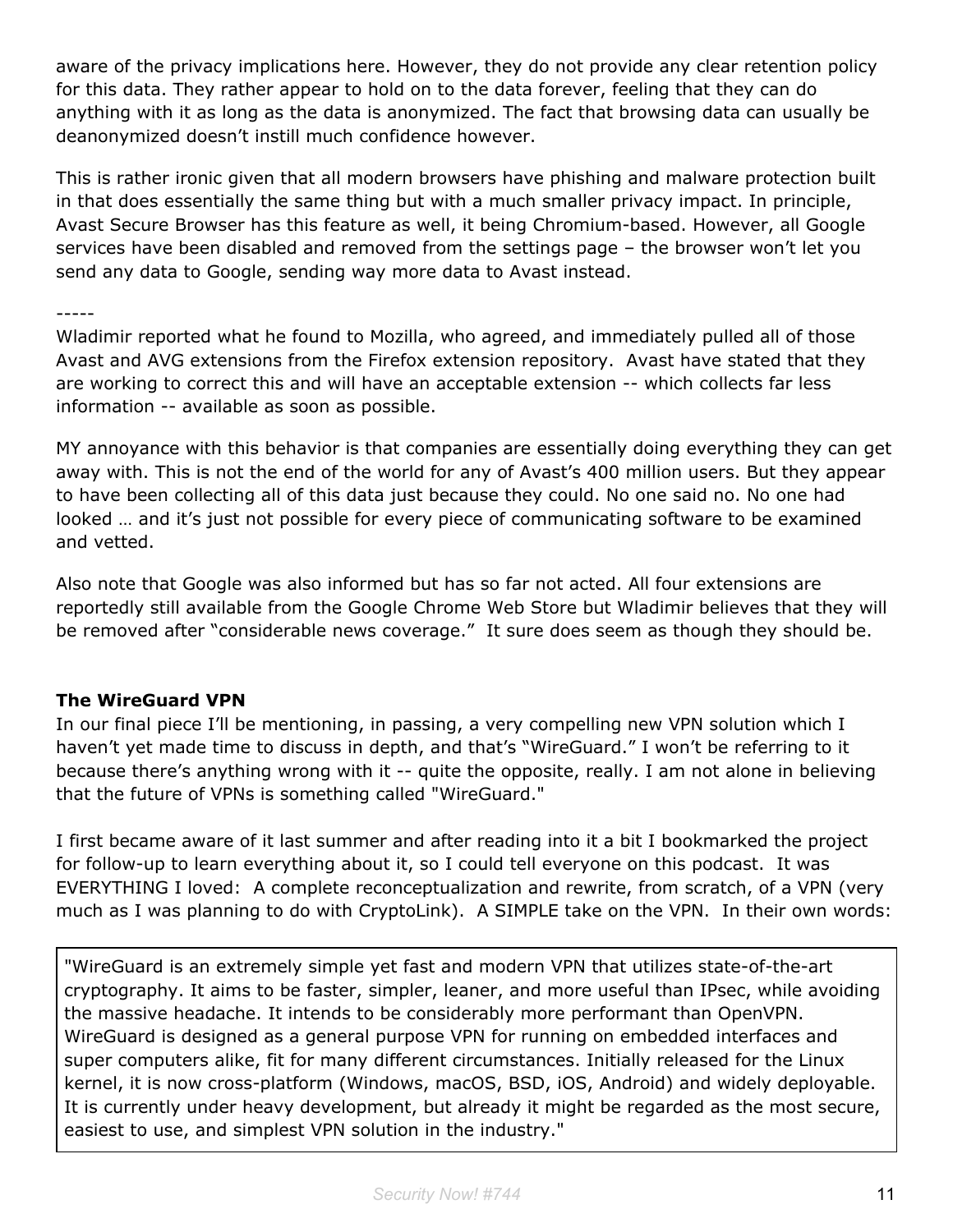Some time after that, while doing research for the podcast, I encountered an independent set of benchmarks comparing WireGuard with OpenVPN and it wasn't even close. WireGuard blew the packets off OpenVPN. I haven't switched over to using it myself only because I've had a bit too much on my plate as is. But this goes a LONG way toward solving one of the longstanding annoyances with a VPN... Which is that, as we know, it tends to be slower than a non-VPN connection. WireGuard shifts the tradeoff between security and performance.

The next time I encountered WireGuard was a total coincidence. The sponsor of my OWASP SQRL presentation in Sweden was a company named Mullvad which I had never heard of at the time. (You may notice their marketing materials standing next to me in the auditorium where I presented SQRL in the video from Sweden.) What was significant was that they, Mullvad, took Lorrie and me, Rasmus Vind (who did the SQRL XenForo integration, Daniel Persson, who started both the SQRL Android client and the SQRL Wordpress plugin) and the Swedish OWASP guys, all out to dinner the night before. And I learned that Mullvad is a VERY COOL company. They are exclusively a WireGuard VPN endpoint service, so I was really interested to learn about their experiences with WireGuard. I came away VERY impressed because they bend over backwards to never know who their own customers are. To sign up, you go to their site and obtain a long random serial number. That's your identified. No name, no eMail, nothing else. You just get a number from them. Then, one way or another, you arrange to provide anonymous funding to them crediting that serial number. They told hilarious stories about receiving boxes of coins from completely unknown sources. Accepting metallic cash is a royal pain in the butt, but they do it. They count the coins and credit the indicated account.

I met the company's owner. He picked up the tab for dinner, and I was very impressed by how truly serious he was about enforcing the privacy of their users... None of whom he knows. The fundamental right to privacy is like a religious crusade for him.

So anyway, that's the background and we will definitely be taking a deep dive into the WireGuard protocol early next year. But the reason I'm talking about it today, and the reason I needed to provide that context, is that there's the news about WireGuard and Linux (and I was surprised to hear Mullvad mentioned at the end of the article)...

Steven Vaughan-Nichols, writing for ZDNet, asked rhetorically, "how much are people looking forward to WireGuard, the new in-kernel Linux virtual private network (VPN)? Linus Torvalds recently said, "Can I just once again state my love for it and hope it gets merged soon? Maybe the code isn't perfect, but I've skimmed it, and compared to the horrors that are OpenVPN and IPSec, it's a work of art."

That's not really damning with faint praise because for Linus, this is high praise. WireGuard has now been committed to the mainline Linux kernel. While there are still tests to be made and hoops to be jumped through, it should be released in the next major Linux kernel release, 5.6, in the first or second quarter of 2020.

WireGuard has been in development for some time. It is a layer 3 secure VPN. Unlike its older rivals, which it's meant to replace, its code is much cleaner and simple. The result is a fast, easy-to-deploy VPN. While it started as a Linux project, WireGuard code is now cross-platform, and its code is now available on Windows, macOS, BSD, iOS, and Android.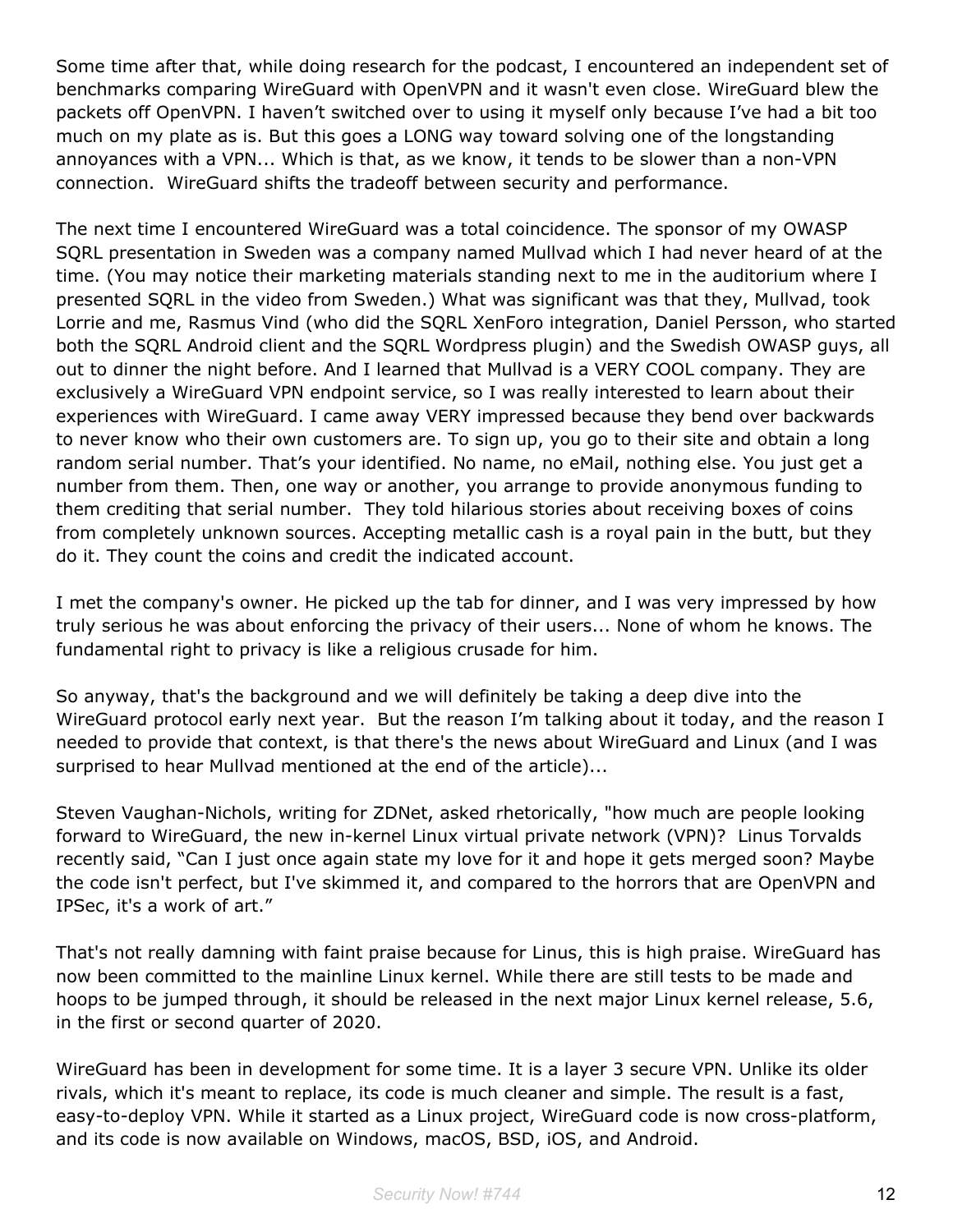It took longer to arrive than many wished because WireGuard's principal designer, Jason Donenfeld, disliked Linux's built-in cryptographic subsystem on the grounds its application programming interface (API) was too complex and difficult. He suggested it be supplemented with a new cryptographic subsystem: His own Zinc library. Many developers didn't like this. They saw this as wasting time reinventing the cryptographic well.

But Donenfeld had an important ally. Linus wrote, "I'm 1000% with Jason on this. The crypto/ model is hard to use, inefficient, and completely pointless when you know what your cipher or hash algorithm is, and your CPU just does it well directly."

In the end, Donenfeld compromised. "WireGuard will get ported to the existing crypto API. So it's probably better that we just fully embrace it, and afterward work evolutionarily to get Zinc into Linux piecemeal." That's exactly what happened. Some Zinc elements have been imported into the legacy crypto code in the forthcoming Linux 5.5 kernel. This laid the foundation for WireGuard to finally ship in Linux early next year.

WireGuard works by securely encapsulating IP packets over UDP. It's authentication and interface design has more to do with Secure Shell (SSH) than other VPNs. You simply configure the WireGuard interface with your private key and your peers' public keys, and you're ready to securely talk.

When it arrives, I expect WireGuard to quickly become the new standard for Linux VPNs. With its tiny code-size, high-speed cryptographic primitives, and in-kernel design, it should be faster than all other existing VPN technologies. WireGuard's not just fast, it's secure as well, with its support of state-of-the-art cryptography technologies such as the Noise protocol framework, Curve25519, ChaCha20, Poly1305, BLAKE2, SipHash24, and HKD.

All this is why some companies -- like Mullvad VPN -- adopted WireGuard long before it was incorporated into Linux. As Mullvad co-founder Fredrik Strömberg wrote two-years ago, "We find WireGuard beneficial for a number of reasons. Its simplistic design in few lines of code makes it easier for sysadmins and developers to integrate it correctly -- and harder for them to get it wrong." Thus, "WireGuard will move the world one step closer to our own vision -- of making mass surveillance ineffective."

So, say hi to the future of the VPN. Its name... is WireGuard.

# **VPN-geddon??**

#### **So, once again we have breathless headlines:**

*"New Linux Vulnerability Lets Attackers Hijack VPN Connections" "Linux Bug Opens Most VPNs to Hijacking" "New vulnerability lets attackers sniff or hijack VPN connections" "New Linux Bug Lets Attackers Hijack Encrypted VPN Connections" "Networking attack gives hijackers VPN access"*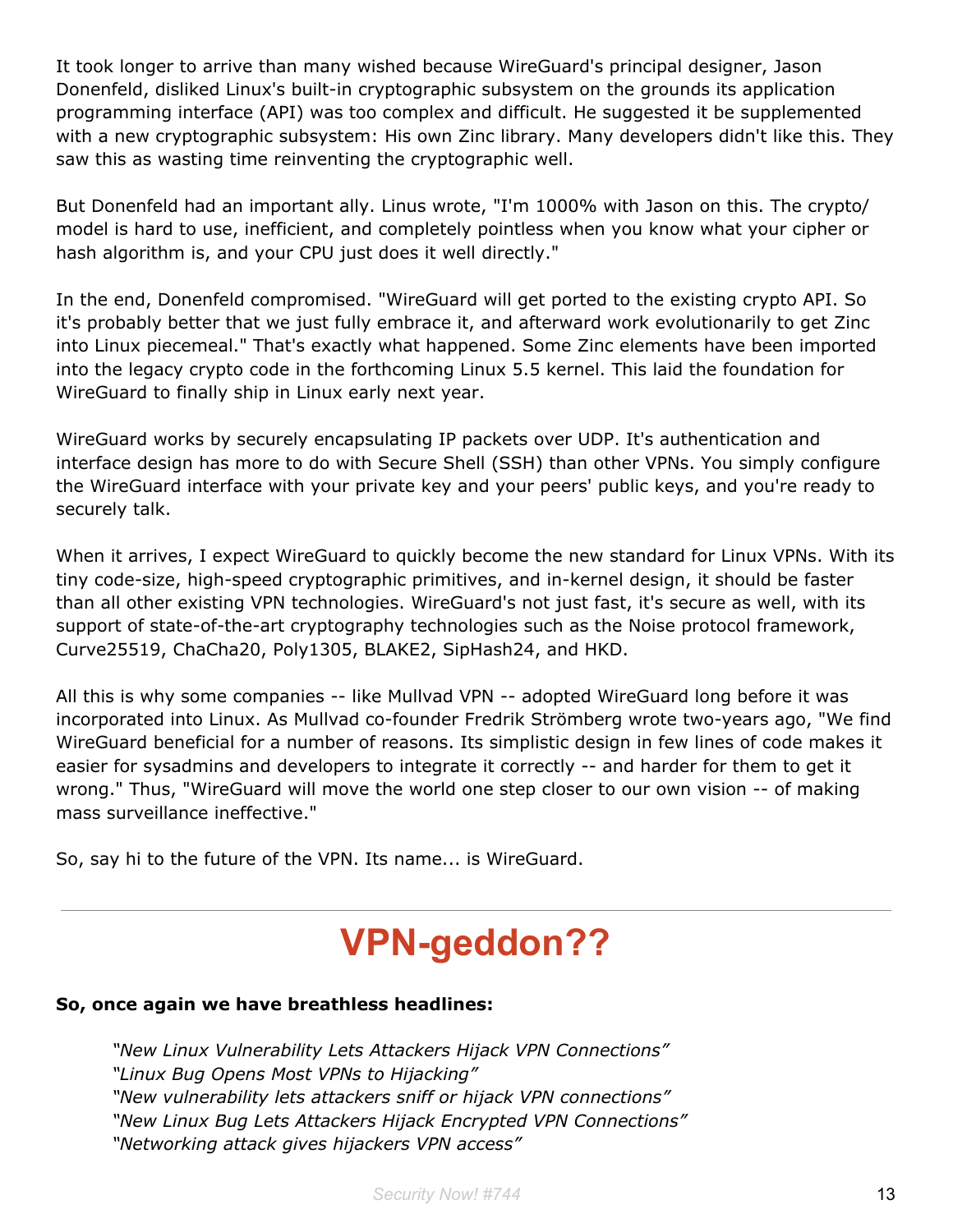All of those headlines sound really bad. Not one of the sites I routinely monitor for important security news missed the opportunity to say something about it. They all covered it, yet every single one of them got it wrong.

Yes, Virginia, there is a problem, but it's not anything like it's being made out to be.

# Not to pick on anyone, here's an example of the beginning of a typical story in the tech press:

A team of cybersecurity researchers has disclosed a new severe vulnerability affecting most Linux and Unix-like operating systems, FreeBSD, OpenBSD, macOS, iOS, and Android, that could allow remote 'network adjacent attackers' to spy on and tamper with encrypted VPN connections.

The vulnerability, tracked as CVE-2019-14899, resides in the networking stack of various operating systems and can be exploited against both IPv4 and IPv6 TCP streams.

Since the vulnerability does not rely on the VPN technology used, the attack works against widely implemented virtual private network protocols like OpenVPN, WireGuard, IKEv2/IPSec, and more, the researchers confirmed.

This vulnerability can be exploited by a network attacker — controlling an access point or connected to the victim's network  $-$  just by sending unsolicited network packets to a targeted device and observing replies, even if they are encrypted.

As explained by the researchers, though there are variations for each of the impacted operating systems, the vulnerability allows attackers to:

- determine the virtual IP address of a victim assigned by the VPN server,
- determine if there is an active connection to a given website,
- determine the exact seq and ack numbers by counting encrypted packets and/or examining their size, and
- inject data into the TCP stream and hijack connections.

Sure sounds like VPN-geddon to me!

# <https://seclists.org/oss-sec/2019/q4/122>

We have discovered a vulnerability in Linux, FreeBSD, OpenBSD, MacOS, iOS, and Android which allows a malicious access point, or an adjacent user, to determine if a connected user is using a VPN, make positive inferences about the websites they are visiting, and determine the correct sequence and acknowledgement numbers in use, allowing the bad actor to inject data into the TCP stream. This provides everything that is needed for an attacker to hijack active connections inside the VPN tunnel.

This vulnerability works against OpenVPN, WireGuard, and IKEv2/IPSec, but has not been thoroughly tested against tor, but we believe it is not vulnerable since it operates in a SOCKS layer and includes authentication and encryption that happens in userspace. It should be noted, however, that the VPN technology used does not seem to matter and we are able to make all of our inferences even though the responses from the victim are encrypted, using the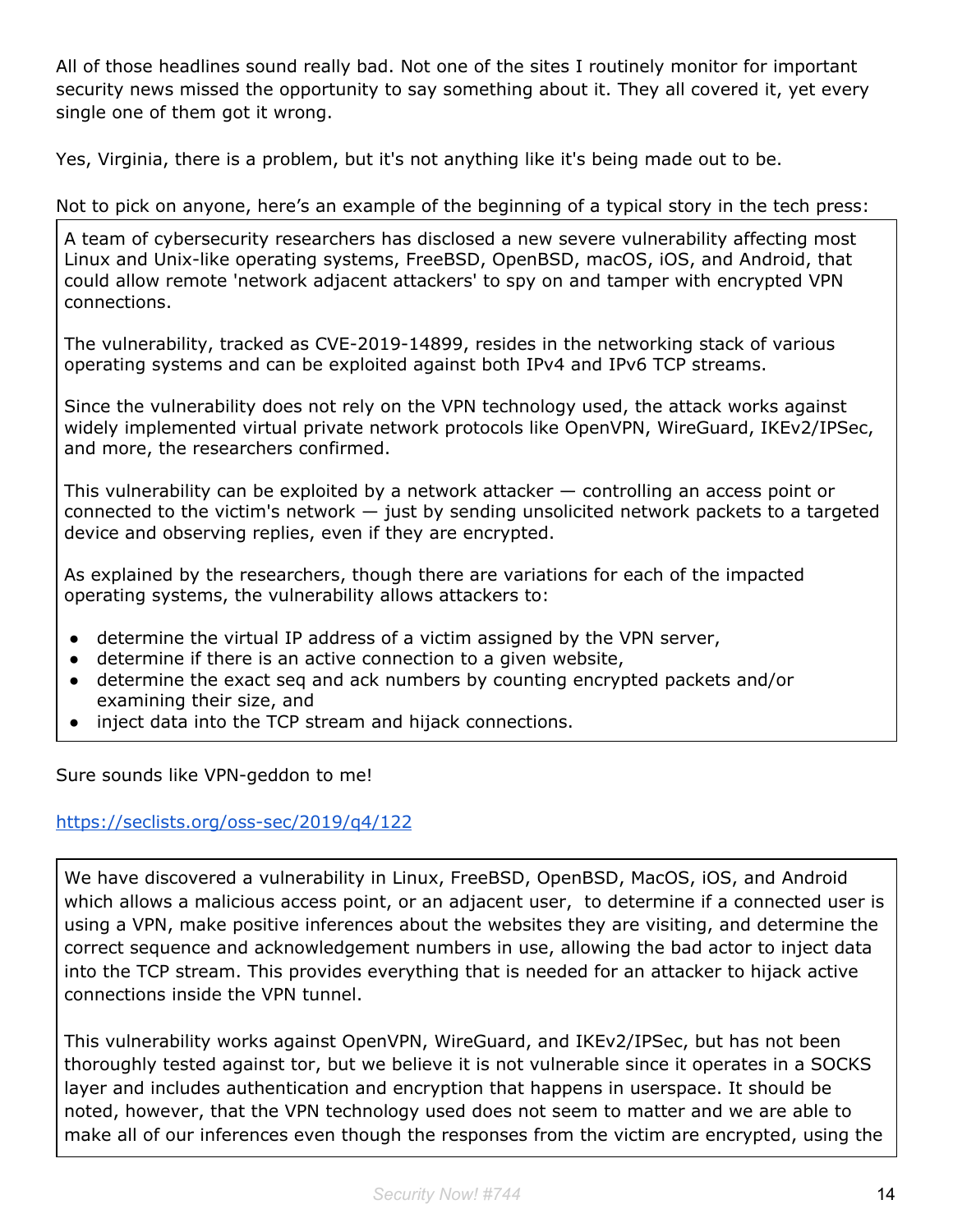size of the packets and number of packets sent (in the case of challenge ACKs, for example) to determine what kind of packets are being sent through the encrypted VPN tunnel.

There are 3 steps to this attack:

- 1. Determining the VPN client's virtual IP address
- 2. Using the virtual IP address to make inferences about active connections
- 3. Using the encrypted replies to unsolicited packets to determine the sequence and acknowledgment numbers of the active connection to hijack the TCP session

There are 4 components to the reproduction:

- 1. The Victim Device (connected to AP, 192.168.12.x, 10.8.0.8)
- 2. AP (controlled by attacker, 192.168.12.1)
- 3. VPN Server (not controlled by attacker, 10.8.0.1)
- 4. A Web Server (not controlled by the attacker, public IP in a real-world scenario)

The victim device connects to the access point, which for most of our testing was a laptop running create\_ap. The victim device then establishes a connection with their VPN provider.

The access point can then determine the virtual IP of the victim by sending SYN-ACK packets to the victim device across the entire virtual IP space (the default for OpenVPN is 10.8.0.0/24). When a SYN-ACK is sent to the correct virtual IP on the victim device, the device responds with a RST; when the SYN-ACK is sent to the incorrect virtual IP, nothing is received by the attacker.

Similarly, to test if there is an active connection for any given website, such as 64.106.46.56, for example, we send SYN or SYN-ACKs from 64.106.46.56 on port 80 (or 443) to the virtual IP of the victim across the entire ephemeral port space of the victim. The correct four-tuple will elicit no more than 2 challenge ACKs per second from the victim, whereas the victim will respond to the incorrect four-tuple with a RST for each packet sent to it.

NOTE: By "four-tuple" they mean the combination of the source IP, source port, destination IP and destination port. -- They are proposing that a connection to a remote IP can be determined by correctly guessing, or scanning to find a match for all four. While this would technically be an information disclosure, it's very expensive and very weak, and it's more like an expensive information confirmation.

Finally, once the attacker determined that the user has an active TCP connection to an external server, we will attempt to infer the exact next sequence number and in-window acknowledgment number needed to inject forged packets into the connection. To find the appropriate sequence and ACK numbers, we will trigger responses from the client in the encrypted connection found in part 2. The attacker will continually spoof reset packets into the inferred connection until it sniffs challenge ACKs. The attacker can reliably determine if the packets flowing from the client to the VPN server are challenge ACKs by looking at the size and timing of the encrypted responses in relation to the attacker's spoofed packets. The victim's